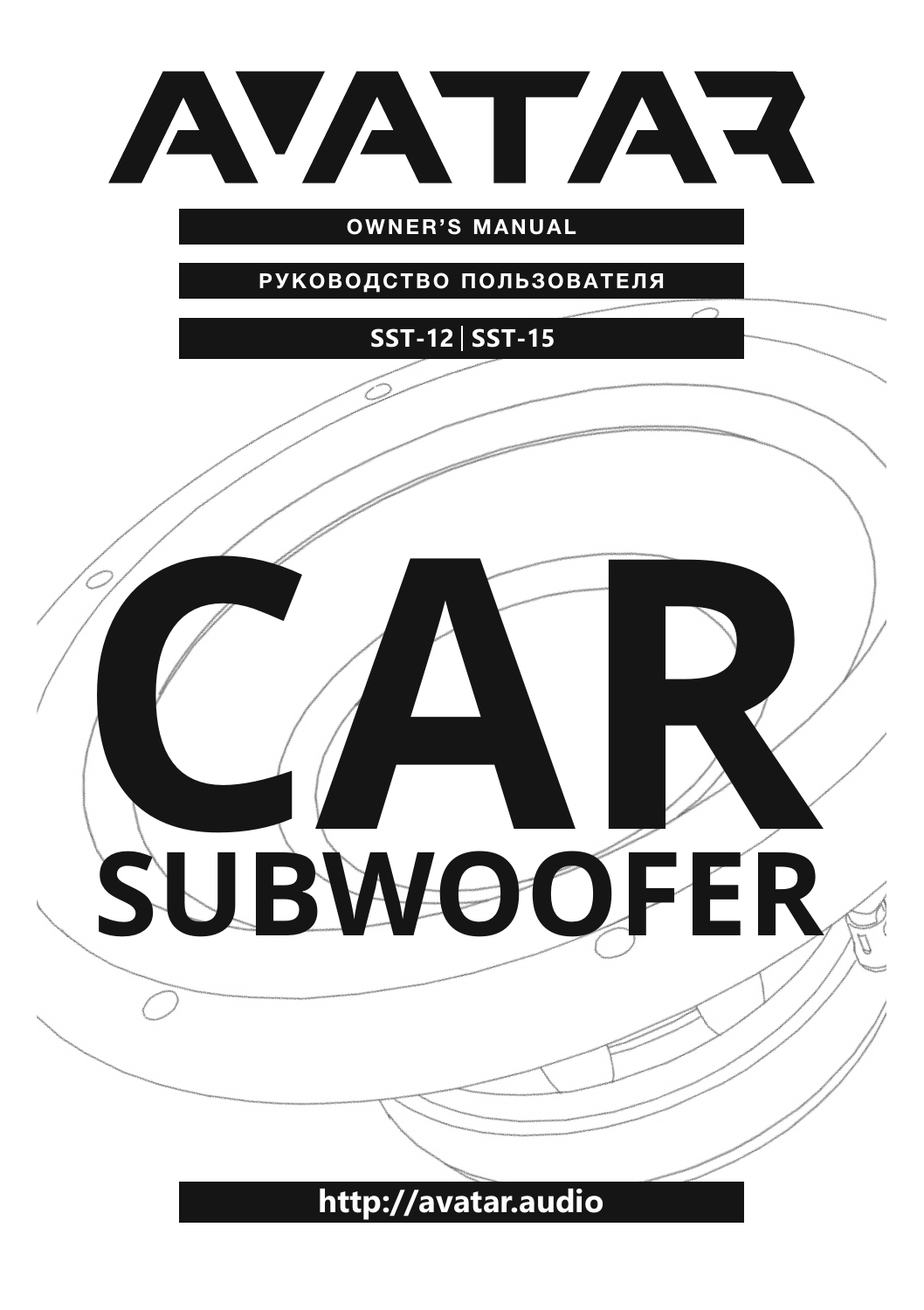## **CONTENTS EN**

1. Introduction.

2. Safety instructions.

3. Wiring diagrams.

4. Recommended enclosure parameters.

5. How to use.

6. Specifications.

7. Dimensions.

8. Box contents.

9. Warranty and maintenance info.

10. Information on disposal of the electrical and electronic equipment (for the European countries with separate waste collection).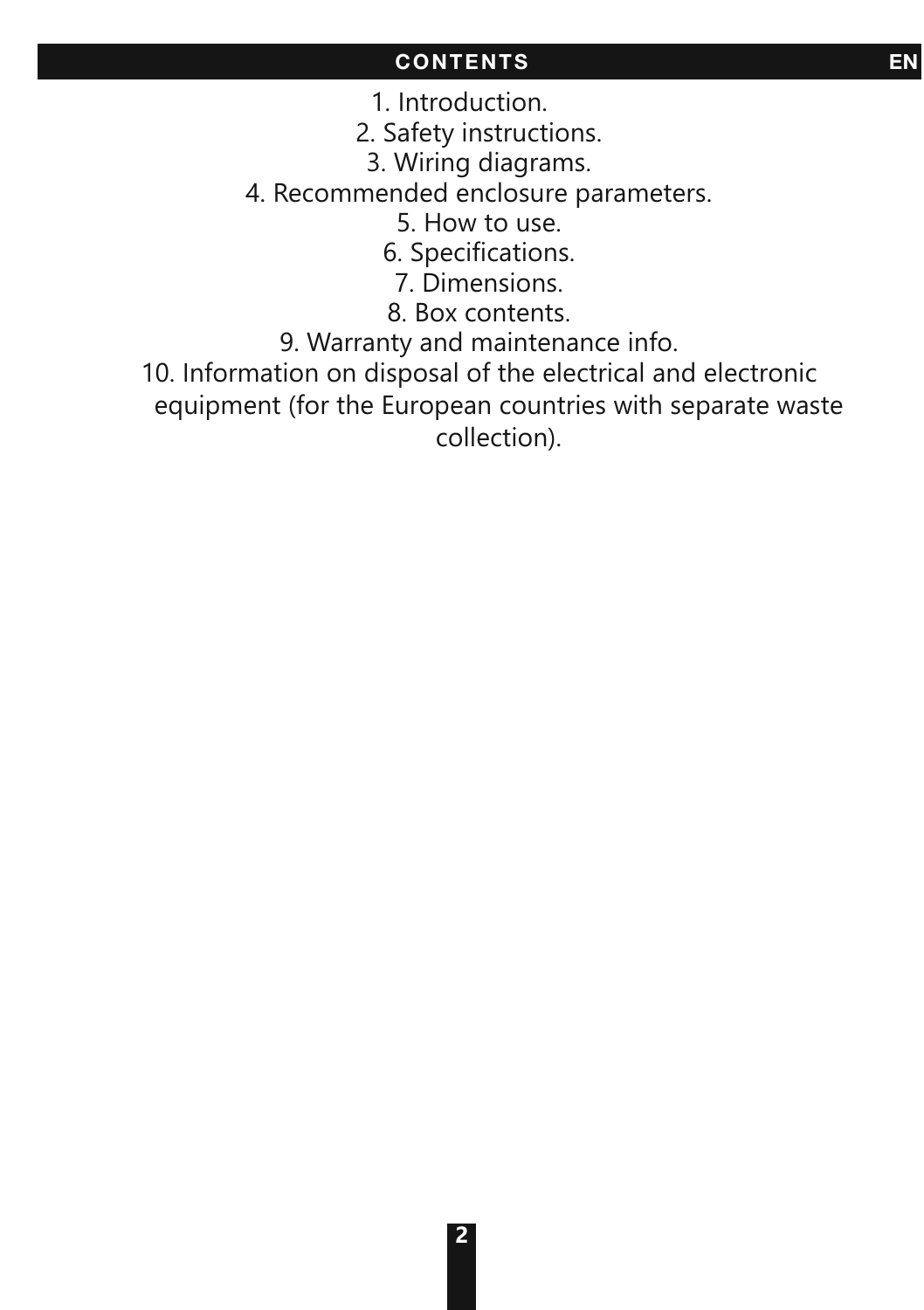#### **1. INTRODUCTION**

Thank you for purchasing this AVATAR product! Avatar is committed to the creation of extremely high-profile systems with no loss of quality.

To ensure proper use, please read through this manual before using this product. It is especially important that you read and<br>observe CAUTION's in this manual. Please keep the manual in a safe and accessible place for futu

#### **2. SAFETY INSTRUCTIONS**

1. Fasten the subwoofer properly when installing it in the vehicle. If the component is disconnected during driving, it may cause serious damage to the passengers of the car or another vehicle.

2. Before installing the components, if possible store the product in the package in order to avoid accidental damage.

3. Be careful when installing and dismantling the subwoofer! Do not let the subwoofer drop to avoid damage of its moving parts.

4. When working with tools follow safety rules.

5. Before the installation switch off the head unit and all other audio devices to avoid their damage.

6. Make sure that the location of the subwoofer does not hinder the proper operation of mechanical and electrical devices of the vehicle.

7. Do not install components in places exposed to water, excessive humidity, high or low temperature, dust or dirt.<br>ATTENTION!!! The product may be operated at +5 to +40 °C. In case of moisture condensation, allow the prod

8. When drilling or cutting out holes in the body of the car, make sure that there are no cables or any other important construction elements under a selected area or inside it.

9. When stretching back the speaker cables make sure that they are not in contact with sharp edges or moving mechanical devices. Make sure that they are firmly fixed and protected over the entire length. 10. The diameter of the speaker cables must be selected in accordance with the length and applied power.

11. Never stretch the cables outside the car and near the moving parts of the car. This can lead to destruction of the insulating layer, short circuit and fire.

12. To protect the cables use rubber gaskets if the wire passes through a hole in the plate, or other similar materials if it lies close to the parts exposed to heat.

> **CAUTION!!! High sound pressure can damage your health! Please use the common sense when controlling volume!**

#### **3. WIRING DIAGRAMS**

Possible commutation versions are presented on the following pages. Using the data from the diagram below, check the minimum resistance and the connection specified by the manufacturer. Do not expose the amplifier to loads below the predetermined value.

Use these formulas to calculate the resistance of various types of compounds.

#### **CONNECTION OF TERMINALS**



#### **SERIES CONNECTION**

**Total resistance = ΩSub 1 + ΩSub 2 + ΩSub 3 ...** 

**EN**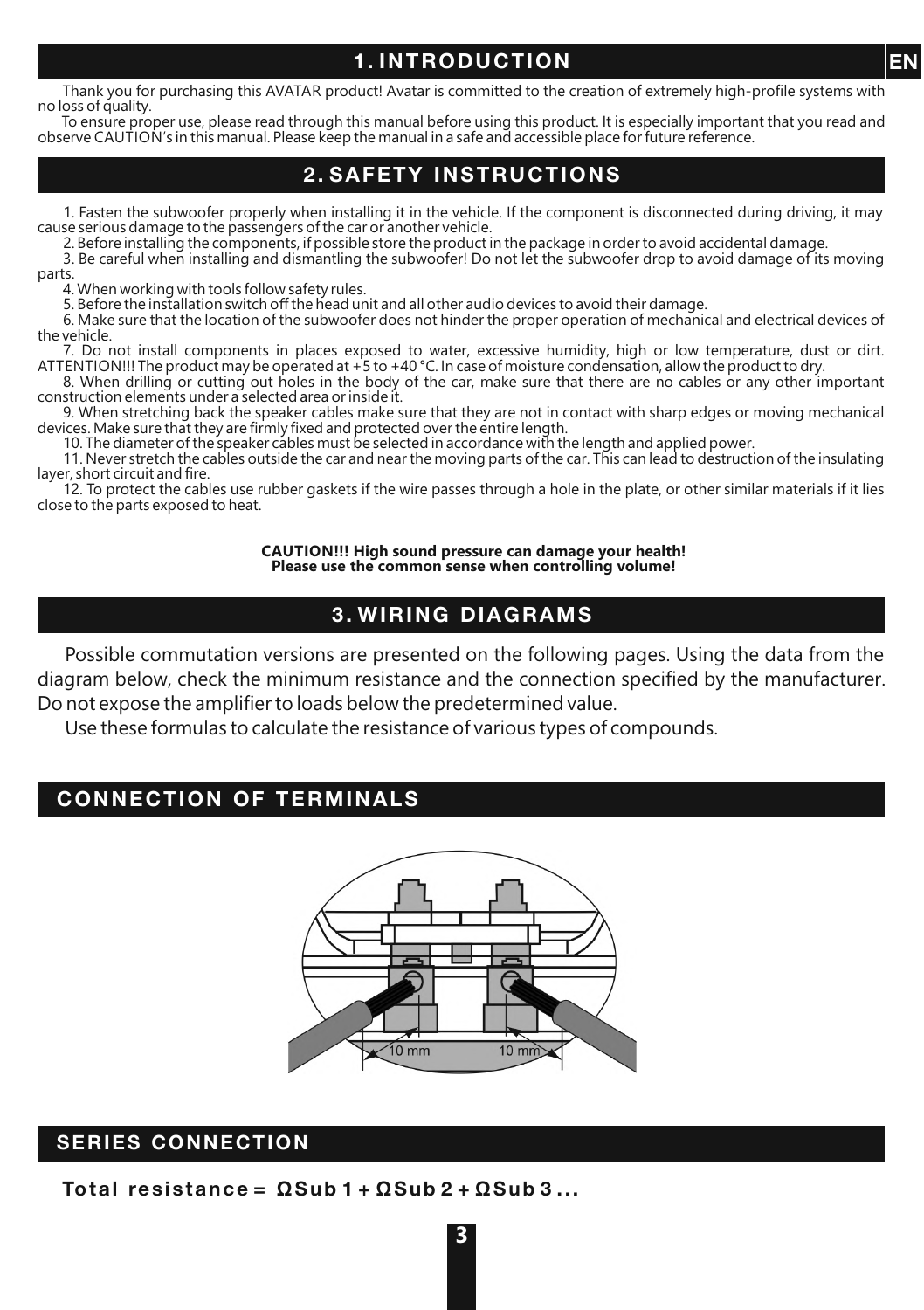### **PARALLEL CONNECTION**

**ΩSub 1 + ΩSub 2 + ΩSub 3 ... Total resistance = 1 1 1 1 ... ...** 

## **SCHEMES OF ENABLING THE LOAD OF THE SUBWOOFER**

#### **VOICE COIL 4 Ohm**

**The subwoofer has one voice coil.**

# **4 Ohm**

**ONE SUBWOOFER**



| Voice coil | Total impedance |
|------------|-----------------|
| 4 Ohm      | 4 Ohm           |

#### **SUBWOOFER IN SERIES**



| <b>Voice coil</b> | <b>Total impedance</b> |
|-------------------|------------------------|
| 4 Ohm x 2 Sub     | 8 Ohm                  |

| <b>Voice coil</b> | Total impedance |
|-------------------|-----------------|
| 4 Ohm x 3 Sub     | 12 Ohm          |

| <b>Voice coil</b> | <b>Total impedance</b> |
|-------------------|------------------------|
| 4 Ohm x 4 Sub     | <b>16 Ohm</b>          |

**4**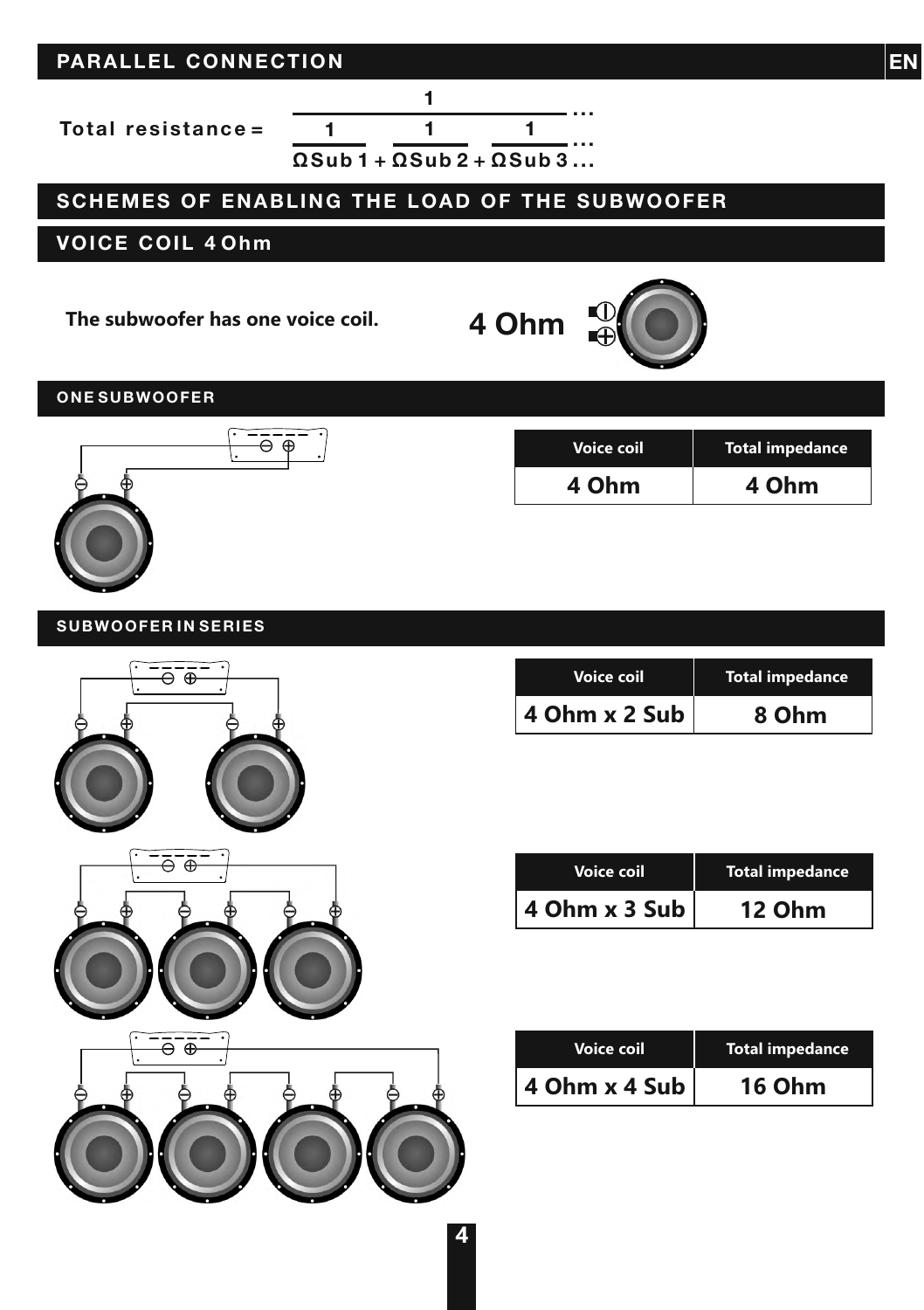

| <b>Voice coil</b> | <b>Total impedance</b> |
|-------------------|------------------------|
| 4 Ohm x 2 Sub     | 2 Ohm                  |

| <b>Voice coil</b> | <b>Total impedance</b> |
|-------------------|------------------------|
| 4 Ohm $x$ 3 Sub   | 1.33 Ohm               |

| <b>Voice coil</b> | <b>Total impedance</b> |
|-------------------|------------------------|
| 4 Ohm x 4 Sub     | 1 Ohm                  |

**Caution! High sound pressure can damage your health. Please be responsible and practice safe sound.**

#### **SELECTION OF THE SPEAKER CABLE DIAMETER**

**Use the table below to select the desired diameter based on the length and the power consumption.**

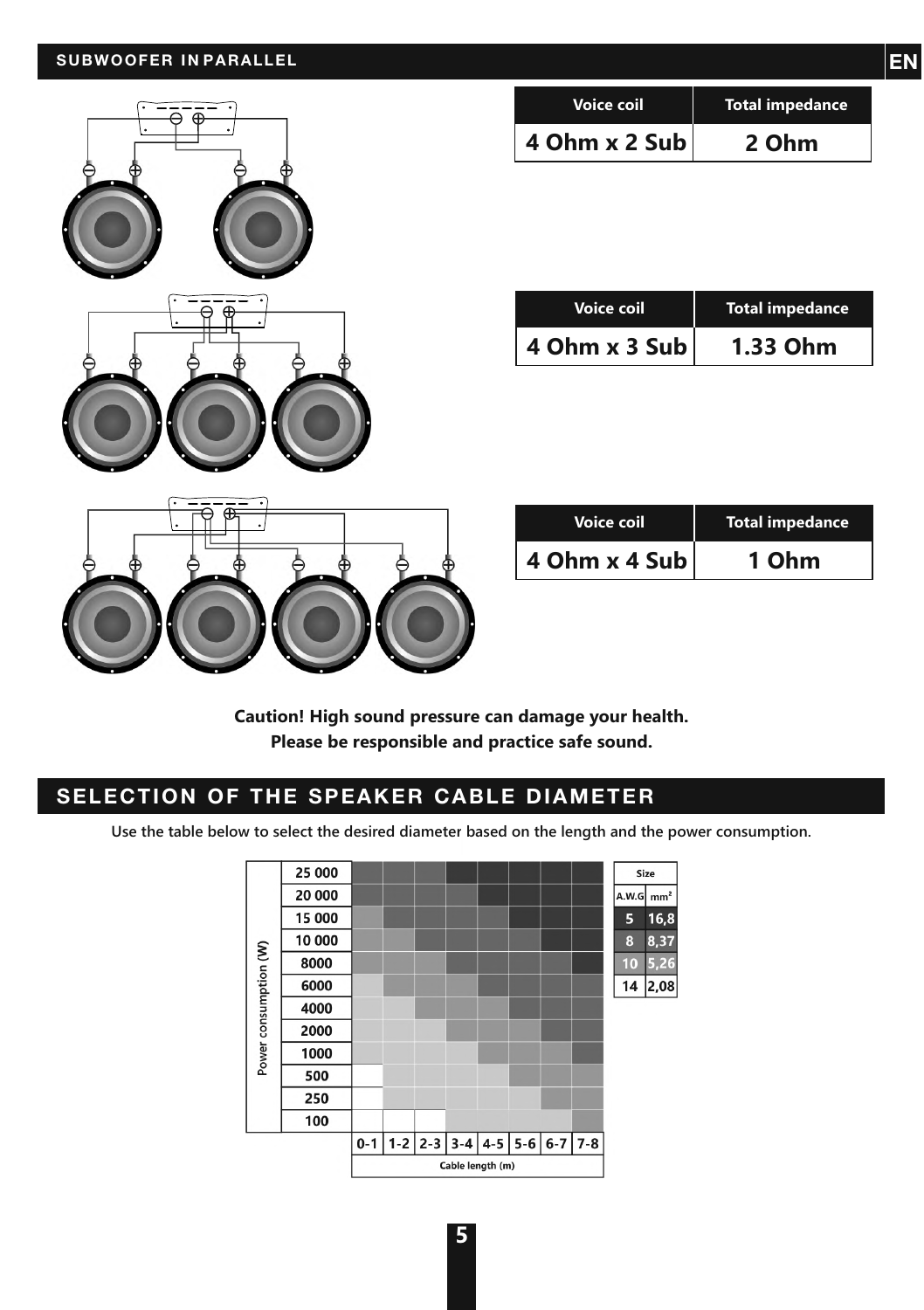## **Bass reflex box**



## **L\*W\*H = body volume**

**EN**

| <b>Parameters/Model</b>          | <b>SST-12</b> | <b>SST-15</b> |
|----------------------------------|---------------|---------------|
| The recommended amount of liters | 50            | 90            |
| Port area, cm <sup>2</sup>       | 150           | 200           |
| Port length, cm.                 | 62            | 40            |
| Hz setting                       | 35            | 35            |

#### **5. HOW TO USE**

The correct choice of the amplifier, its settings and design prolong the lifetime of your subwoofer. You should select an amplifier with a nominal power below the nominal power of the subwoofer. Proper coordination of the head unit (HU) with the amplifier will provide a clean, undistorted signal fed to the subwoofer, which prevents overheating and voice coil damage. Like<br>any other speaker the subwoofer has moving and stationary parts. We strongly recommend that th subwoofer using musical material for 40 hours on medium power. If, during operation at maximum volume you feel strange

smell, you should make the volume of the subwoofer low and cool the device down at a low volume. Recommended settings of the amplifier and HU: Volume of HU should not exceed 80%. The amplifier sensitivity is 50%, subsonic filter frequency (Subsonic) is 5 Hz below the port settings. For example, if you configure the port at 30 Hz, Subsonic is<br>should be 25 Hz. The low pass filter LPF (the filter that cuts all frequencies above those

| <b>6. SPECIFICATIONS</b>   |                                                    |                                                    |
|----------------------------|----------------------------------------------------|----------------------------------------------------|
| <b>Model</b>               | <b>SST-12</b>                                      | <b>SST-15</b>                                      |
| <b>Voice coil diameter</b> | 2"                                                 | 2"                                                 |
| <b>VC</b> quantity         | 1 pcs.                                             | 1 pcs.                                             |
| Cone                       | <b>Pressed paper</b>                               | <b>Pressed paper</b>                               |
| <b>Magnet type</b>         | <b>Ferrite</b>                                     | Ferrite                                            |
| Voice coil wire            | Cuprum                                             | Cuprum                                             |
| <b>Surround</b>            | Foam                                               | Foam                                               |
| <b>Power RMS</b>           | 300 W                                              | 300 W                                              |
| <b>Power PMPO</b>          | 1200 W                                             | 1200 W                                             |
| <b>Size</b>                | 12"                                                | 15"                                                |
| <b>Basket type</b>         | <b>Stamped Steel</b><br>with anti-resonant coating | <b>Stamped Steel</b><br>with anti-resonant coating |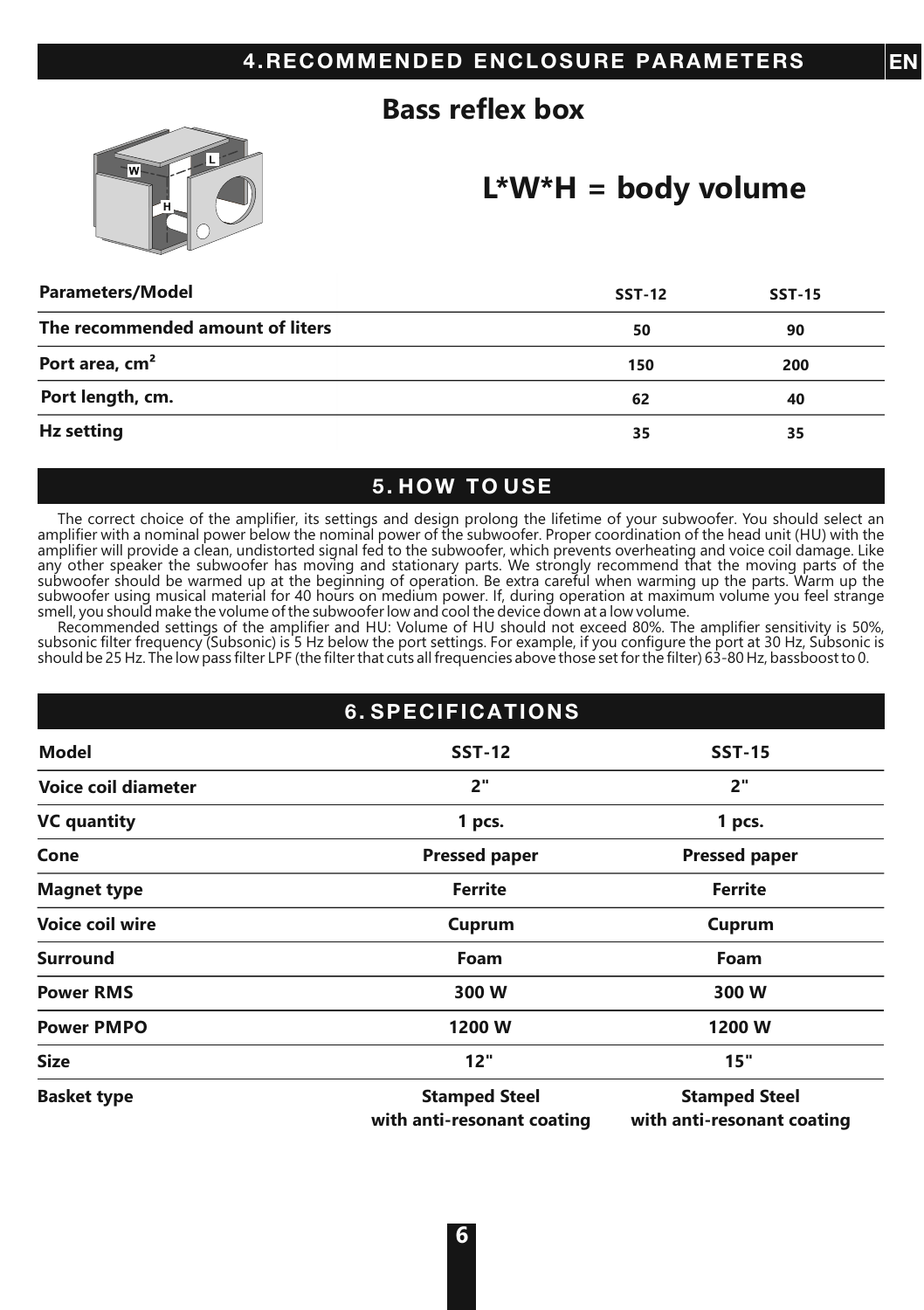| THIELE-SMALL PARAMETERS |               |               | EN |
|-------------------------|---------------|---------------|----|
| <b>Parameters</b>       | <b>SST-12</b> | <b>SST-15</b> |    |
| Xmax (mm)               | 14            | 14            |    |
| Impedance               | 4 Ohm         | 4 Ohm         |    |
| Re Ω                    | 2.8           | 2.8           |    |
| Fs (Hz)                 | 37.4          | 32.6          |    |
| Vas (L)                 | 47.62         | 111.88        |    |
| Qts                     | 0.512         | 0.708         |    |
| Spl (dB/2,83 W/m)       | 89            | 89            |    |
| <b>BL</b>               | 13.43         | 12.83         |    |

**This specified sensitivity is not directly connected with the sound pressure in the vehicle, and therefore should not be used as the sole indicator for comparison with other subwoofers.**

## **7. Dimensions**

## **SST-12**

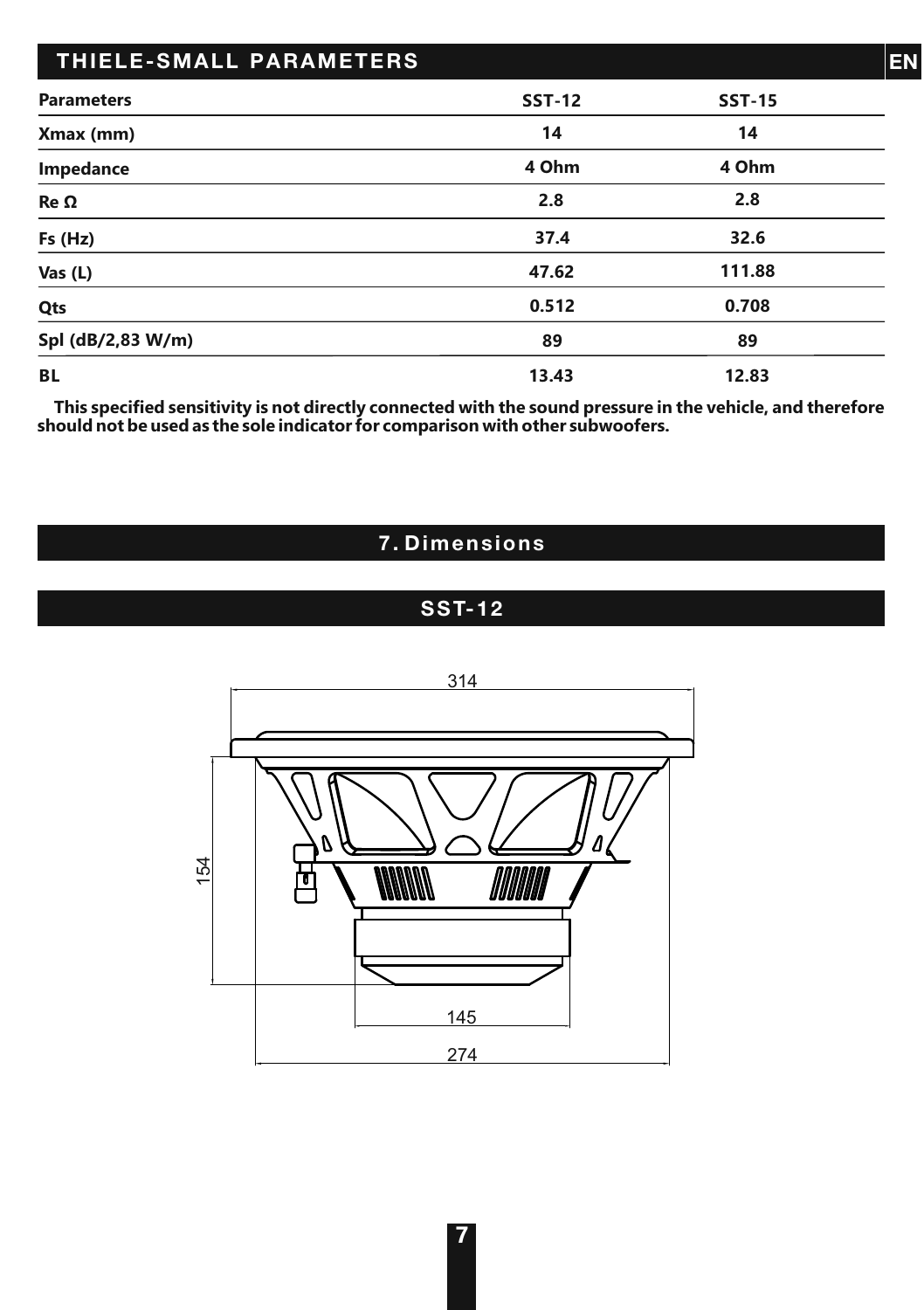#### **SST-15 RU**





#### **8. BOX CONTENTS**

**1. Subwoofer - 1 pcs.**

**2. Owner's Manual - 1 pcs.**

**3. Warranty card - 1 pcs.**

#### **9. WARRANTY AND MAINTENANCE**

**Avatar products are warranted, under normal functioning conditions, for the period of time as set by the laws in force, against defects concerning materials or their manufacturing. The warranty is valid from the date of purchase, certified by receipt. The warranty is not valid if:**

**∙ the product is damaged by incidents, installations and/or improper use, or by any other causes not depending on materials or manufacturing defects;**

**∙ the product is modified or tampered with by unauthorised people;**

**∙ its serial number has been altered or removed.**

**While the product is under warranty, defective parts will be repaired or replaced at the manufacturer's discretion. The defective product, along with notification about it, must be returned to the dealer from which it was purchased together with the warranty certificate duly filled in, complete with the original packaging. If the product is no longer under warranty, it will be repaired at the current costs.**

Avatar does not undertake any liability for damages due to transportation. Avatar does not take any responsibility<br>for: costs or loss of profit due to the impossibility to use the product, other accidental or consequential **damages suffered by the customer. Warranty according to laws in force. For more information visit the Avatar website. The manufacturer reserves the right to change design and specification without prior notice.**

#### **10. INFORMATION ON ELECTRICAL AND ELECTRONIC EQUIPMENT WASTE (FOR THOSE EUROPEAN COUNTRIES WHICH ORGANIZE THE SEPARATE COLLECTION OF WASTE)**

**Products which are marked with a wheeled bin with an X through it can not be disposed of together with ordinary domestic waste. These electrical and electronic products must be recycled in proper facilities, capable of managing the disposal of these products and components. In order to know where and how to deliver these products to the nearest recycling/disposal site please contact your local municipal office. Recycling and disposing of waste in a proper way contributes to the protection of the environment and to prevent harmful effects on health.**



**http://avatar.audio**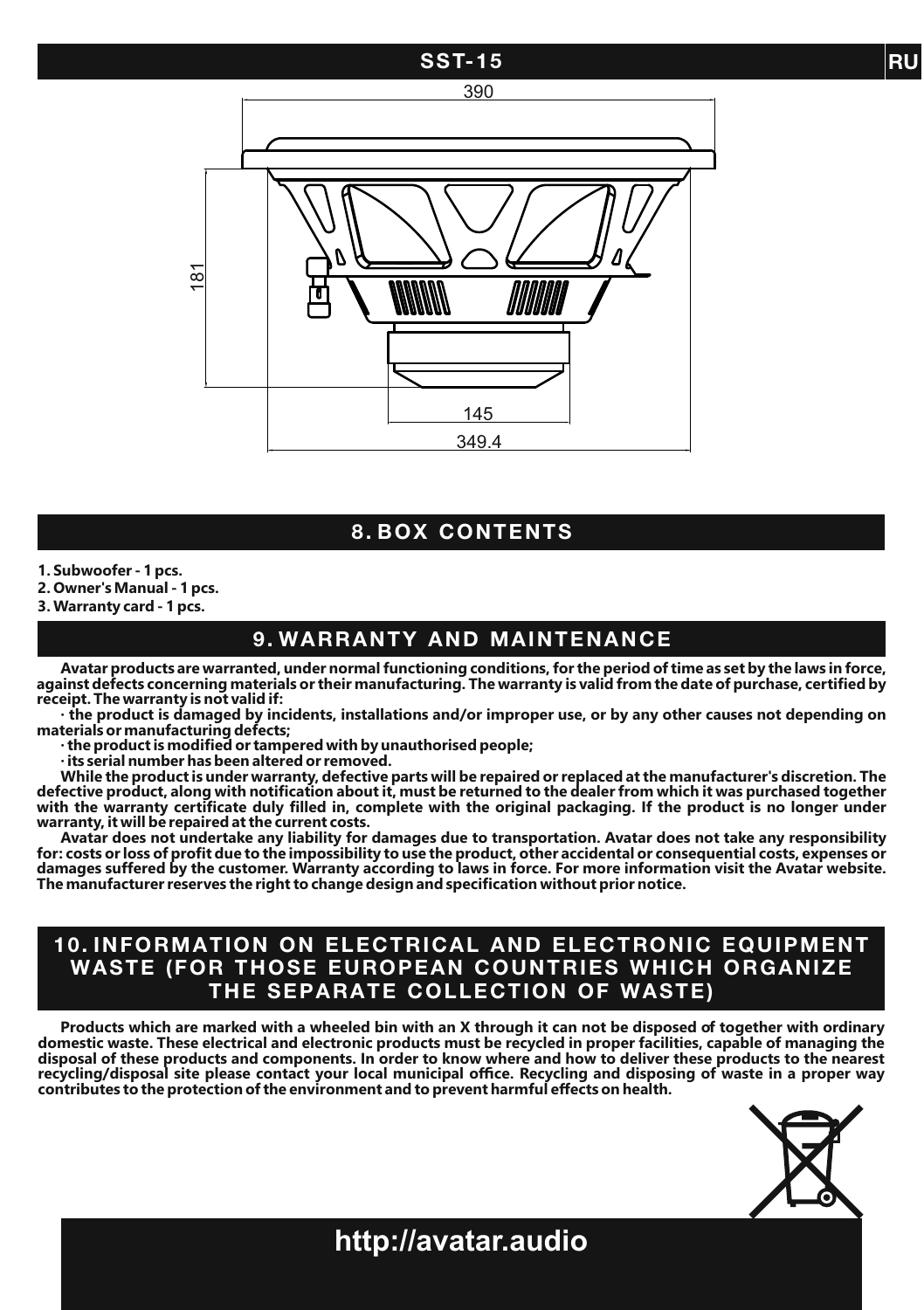1. Введение.

2. Меры предосторожности.

3. Способы подключения.

4. Параметры рекомендуемых оформлений.

5. Рекомендации по эксплуатации сабвуфера.

6. Технические характеристики.

7. Размеры.

8. Комплектация.

9. Информация по гарантийному и сервисному обслуживанию продуктов Avatar.

10. Информация об утилизации электрического и электронного оборудования (для европейских стран, в которых организован раздельный сбор отходов).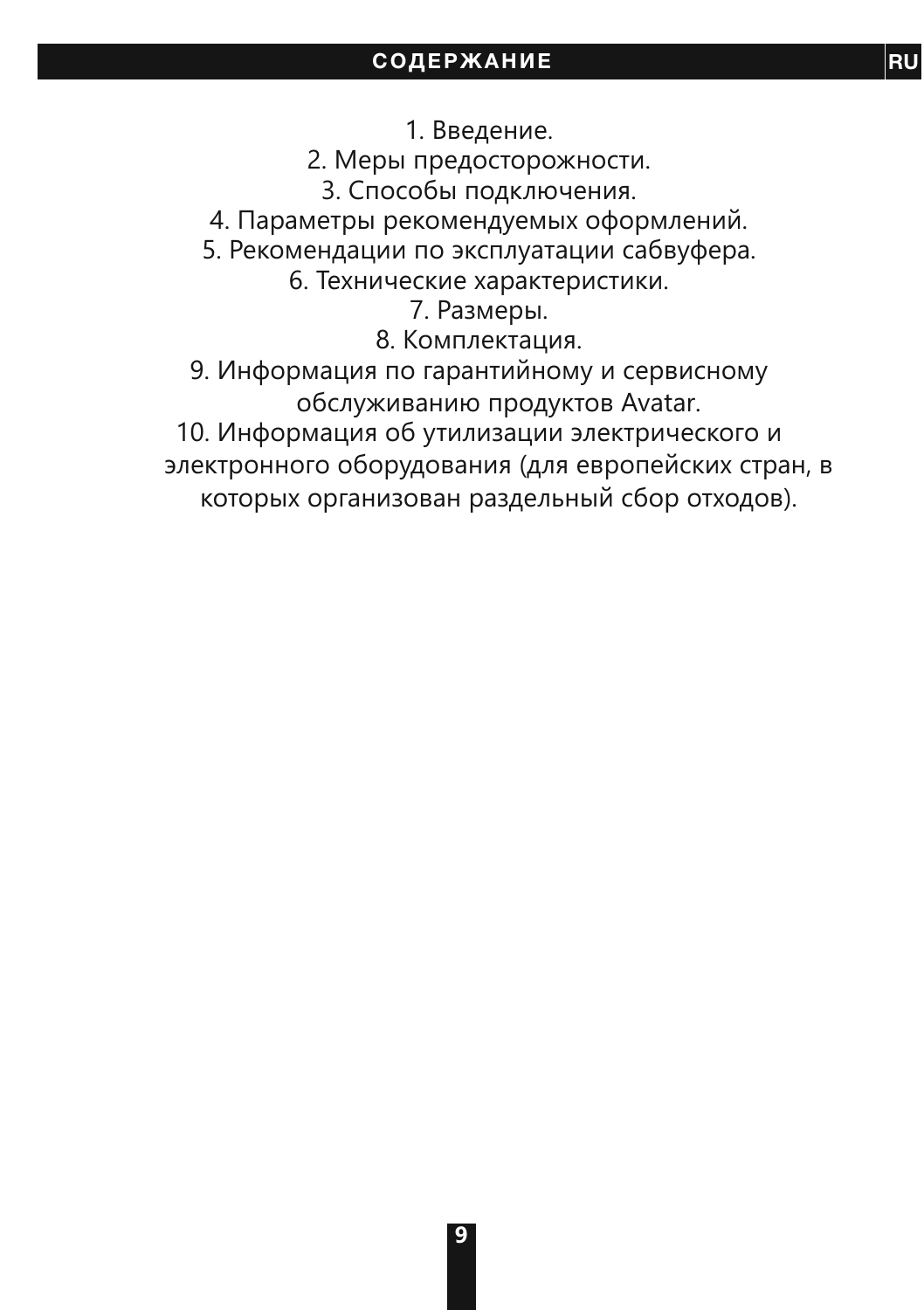#### **1. ВВЕДЕНИЕ**

Благодарим Вас за приобретение продукции компании Avatar! Avatar стремится к созданию чрезвычайно громких систем без потери качества.

Для обеспечения правильной эксплуатации оборудования внимательно прочитайте данное руководство перед использованием. Особенно важно, чтобы Вы соблюдали все меры предосторожности, указанные в данном руководстве. Пожалуйста, сохраните руководство в надежном и доступном месте.

#### **2. МЕРЫ ПРЕДОСТОРОЖНОСТИ**

1. Хорошо закрепляйте сабвуфер во время установки в автомобиле. Если компонент отсоединится во время езды, он может нанести серьезные повреждения пассажирам автомобиля или другим автомобилям.

2. Перед установкой компонентов, во избежание непреднамеренного повреждения, по возможности храните изделие в упаковке до начала установки.

3. Будьте осторожны при установке или демонтаже сабвуфера! Не допускайте падений сабвуфера, повреждения его подвижных частей.

4. При работе с инструментами соблюдайте технику безопасности.

5. Перед началом установки во избежание повреждений выключите головное устройство и все прочие устройства аудиосистемы.

6. Убедитесь в том, что выбранное Вами место установки сабвуфера не нарушает нормальную работу механических и электрических устройств автомобиля.

7. Не устанавливайте компоненты там, где они могут подвергаться воздействию воды, излишней влажности, высокой или низкой температуры, пыли или грязи. ВНИМАНИЕ!!! Разрешается эксплуатация изделия при температуре от +5 до +40 С. В случае конденсации влаги, дайте изделию просохнуть.

8. При проведение слесарных работ, сверлении или резки металла автомобиля, убедитесь что под местом работ нет электропроводки, трубопроводов тормозной системы , бензопровода либо других элементов конструкции. Соблюдайте технику безопасности! Используйте защитные очки и перчатки.

9. Прокладывая акустические провода убедитесь в том, что они не находятся в контакте с острыми краями или движущимися механическими устройствами. Убедитесь в том, что они прочно закреплены и защищены по всей длине.

10. Сечение акустических проводов необходимо выбирать исходя из длины и подаваемой мощности.

11. Никогда не протягивайте провода снаружи автомобиля, и возле двигающихся частей автомобиля. Это может привести к разрушению изоляционного слоя, короткому замыканию и возгоранию.

12. Для защиты проводов используйте резиновые прокладки (если провод идет через отверстие в пластине) или другие подобные материалы, если он пролегает рядом с частями, подверженными нагреву.

#### **Помните! Высокое звуковое давление может навредить вашему здоровью, поэтому руководствуйтесь здравым смыслом и практикуйте безопасный звук.**

#### **3. СПОСОБЫ ПОДКЛЮЧЕНИЯ**

Различные примеры коммутаций приведены на следующих страницах. Используя данные схемы ниже, проверьте минимальное сопротивление, подключение допустимое производителем вашего усилителя. Ни в коем случае не подвергайте усилитель нагрузкам ниже данного значения.

Используйте данные формулы для расчета сопротивления различных типов соединений.

#### **ПОДКЛЮЧЕНИЕ ТЕРМИНАЛОВ**



#### **ПОСЛЕДОВАТЕЛЬНОЕ СОЕДИНЕНИЕ**

**Полное сопротивление = ΩSub 1 + ΩSub 2 + ΩSub 3 ...**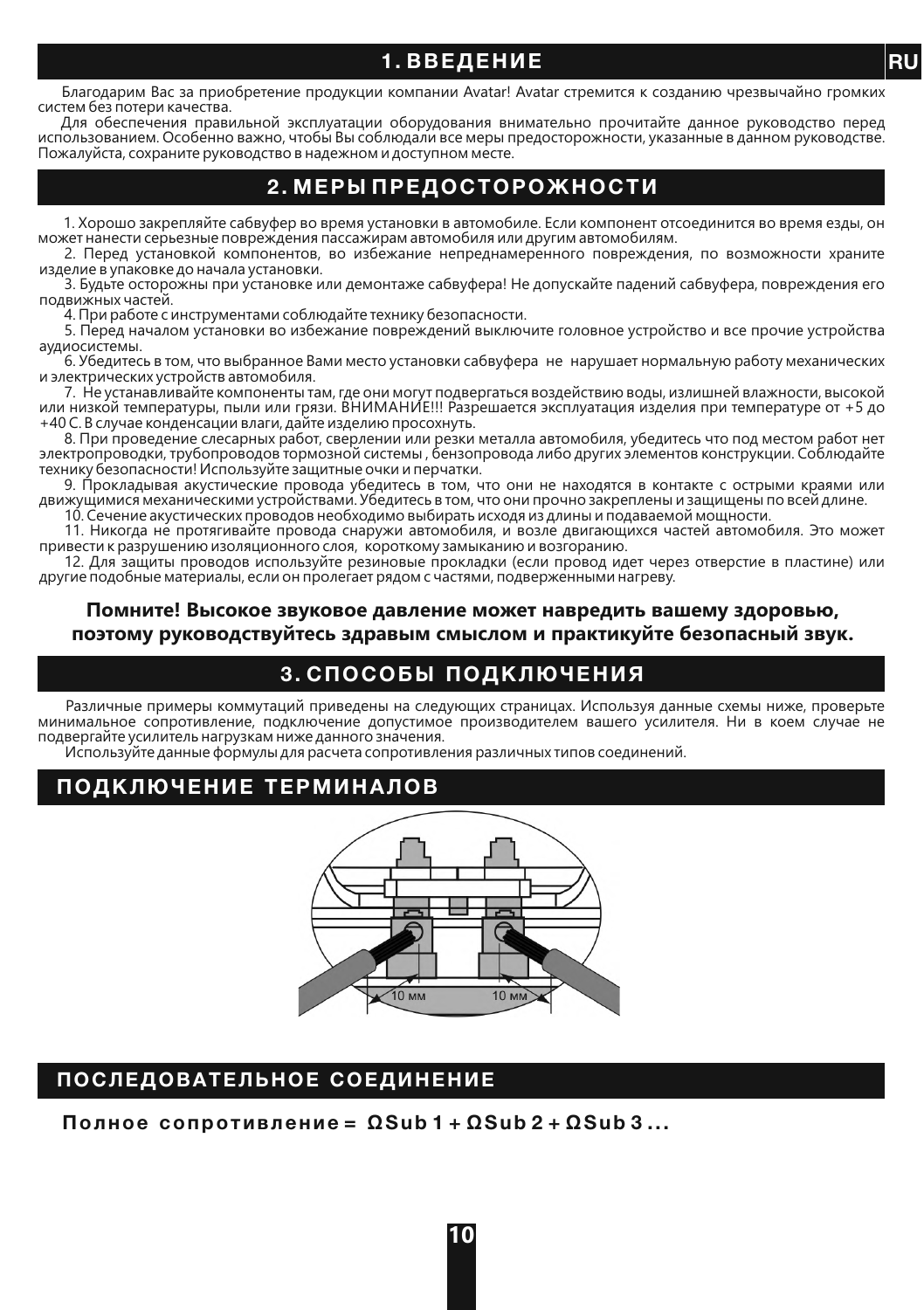| ПАРАЛЛЕЛЬНОЕ СОЕДИНЕНИЕ            |                                                                                                    | <b>RU</b>      |
|------------------------------------|----------------------------------------------------------------------------------------------------|----------------|
| 1<br>Полное сопротивление =        | 1<br>1<br>1<br>$\Omega$ Ca <sub>6</sub> 1 + $\Omega$ Ca <sub>6</sub> 2 + $\Omega$ Ca <sub>63</sub> |                |
| СХЕМА ВКЛЮЧЕНИЯ НАГРУЗКИ САБВУФЕРА |                                                                                                    |                |
| КАТУШКА 40м                        |                                                                                                    |                |
| Сабвуфер имеет одну катушки. 4 Ohm | ⊕                                                                                                  |                |
| ОДИН САБВУФЕР                      |                                                                                                    |                |
| ⊖⊕                                 | Звуковая катушка                                                                                   | Общий импеданс |
|                                    | 4 OM                                                                                               | 4 Ом           |
|                                    |                                                                                                    |                |
| САБВУФЕРЫ ПОСЛЕДОВАТЕЛЬНО          |                                                                                                    |                |
| <u>e e.</u>                        | Звуковая катушка                                                                                   | Общий импеданс |
|                                    | 4 Ом х 2 Саб                                                                                       | 8 Ом           |
|                                    |                                                                                                    |                |
| $\overline{\Theta^-\Theta^-}$      | Звуковая катушка                                                                                   | Общий импеданс |
|                                    | 4 Ом х 3 Саб                                                                                       | 12 Ом          |
|                                    |                                                                                                    |                |
| $\Theta$ $\Theta$                  | Звуковая катушка                                                                                   | Общий импеданс |
|                                    | 4 Ом х 4 Саб                                                                                       | 16 Ом          |
|                                    |                                                                                                    |                |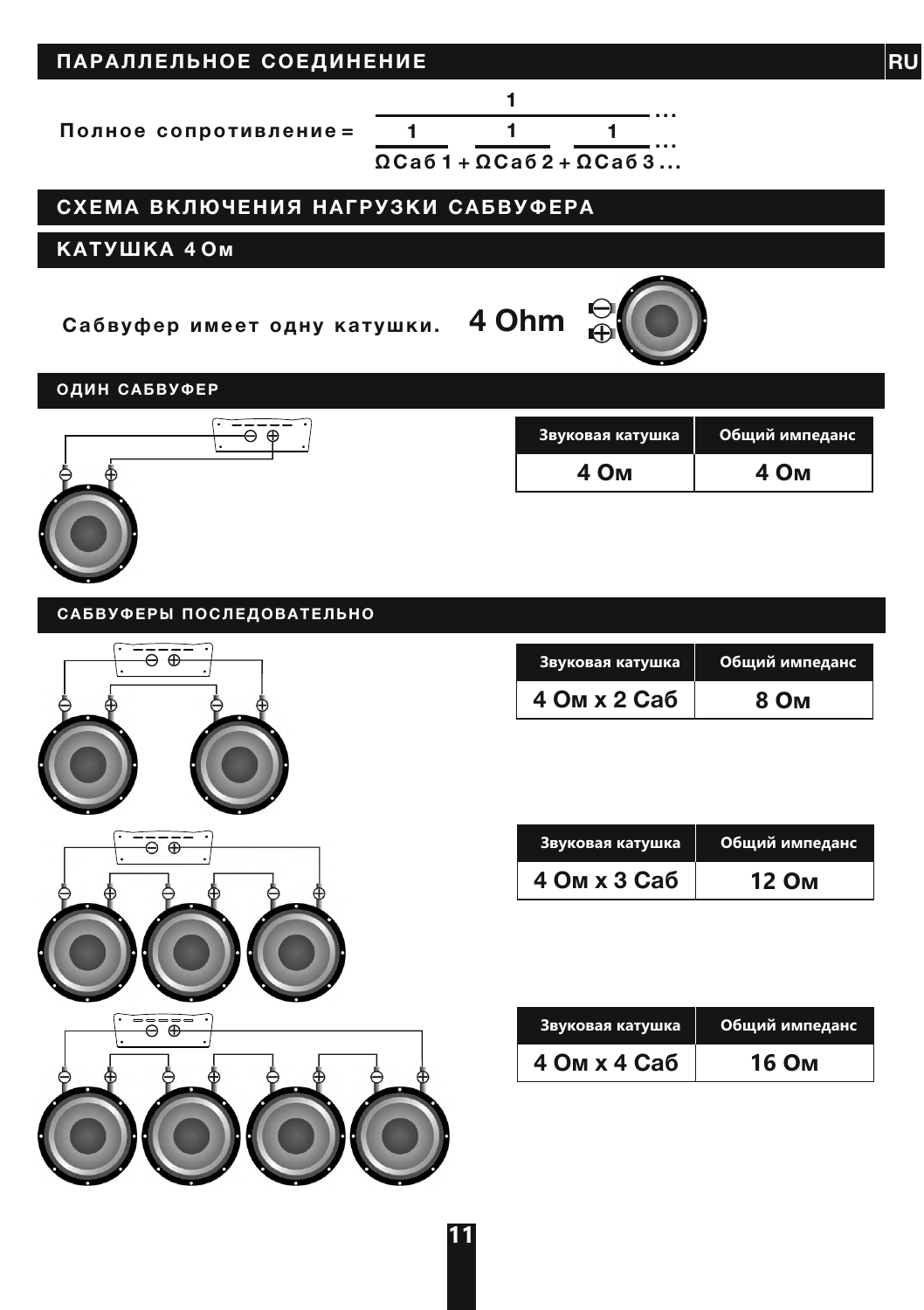#### **САБВУФЕРЫ ПАРАЛЛЕЛЬНО**



| Звуковая катушка | Общий импеданс |
|------------------|----------------|
| 4 Ом х 2 Саб     | 2 Ом           |

| Звуковая катушка | Общий импеданс |
|------------------|----------------|
| 4 Ом х 3 Саб     | 1.33 Ом        |

| Звуковая катушка | Общий импеданс |
|------------------|----------------|
| 4 Ом х 4 Саб     | 1 Ом           |

**Помните! Высокое звуковое давление может навредить вашему здоровью, поэтому руководствуйтесь здравым смыслом и практикуйте безопасный звук.**

#### **4. ПАРАМЕТРЫ РЕКОМЕНДУЕМЫХ ОФОРМЛЕНИЙ**

#### **Фазоинверторный корпус**



# **Д\*Ш\*В = объем корпуса**

| Параметры                     | <b>SST-12</b> | <b>SST-15</b> |
|-------------------------------|---------------|---------------|
| Рекомендуемый объем л.        | 50            | 90            |
| Площадь порта см <sup>2</sup> | 150           | 200           |
| Длина порта см.               | 62            | 40            |
| Настройка Герц                | 35            | 35            |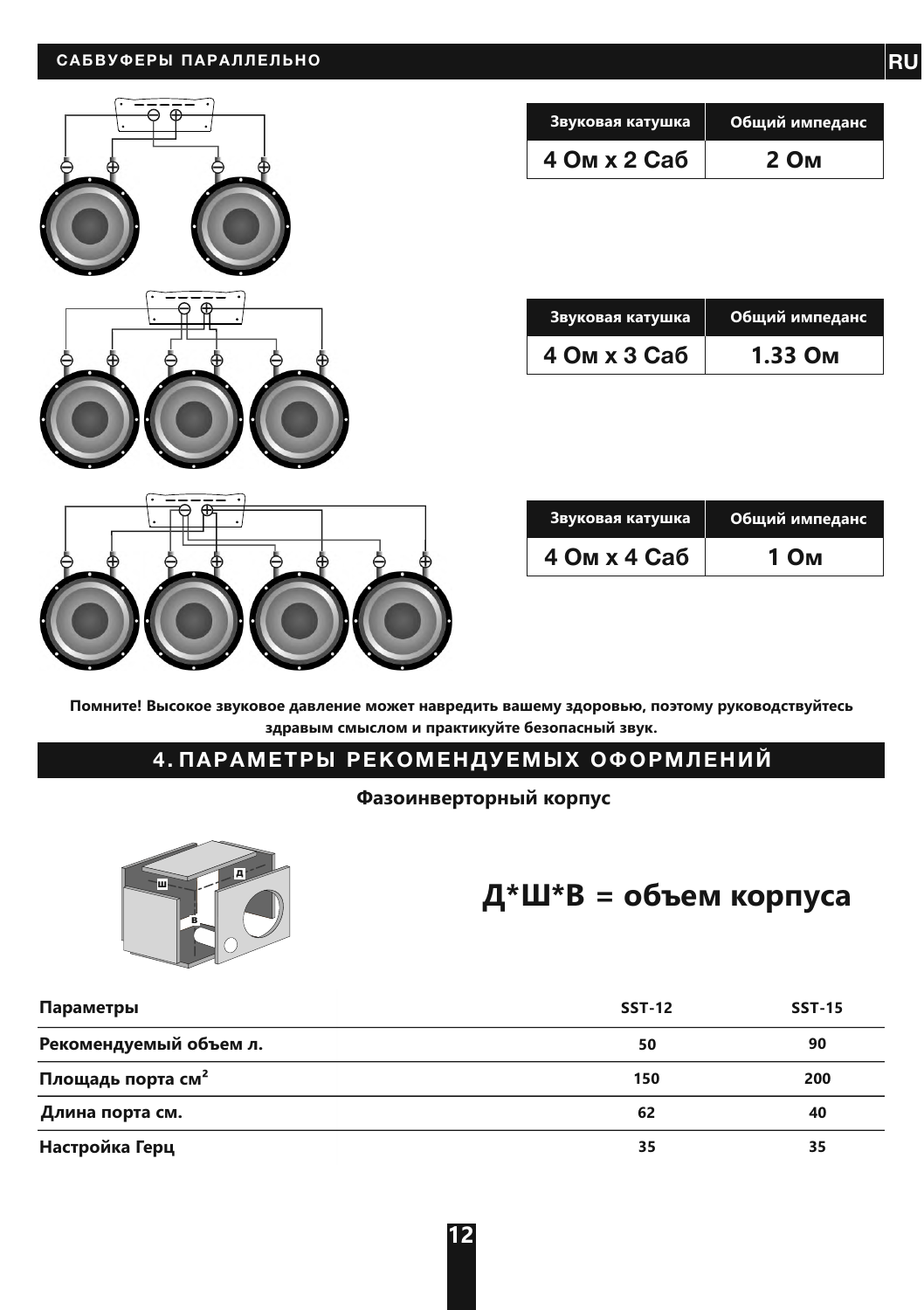#### **ВЫБОР СЕЧЕНИЯ АКУСТИЧЕСКИХ ПРОВОДОВ RU**

**Используйте таблицу ниже, выберите нужное сечение исходя из длины и потребляемой мощности.**



#### **5. РЕКОМЕНДАЦИИ ПО ЭКСПЛУАТАЦИИ САБВУФЕРОВ**

От правильного выбора усилителя, настроек и оформления во многом зависит срок службы Вашего сабвуфера. Необходимо выбирать усилитель с номинальной мощностью, не превышающей номинальную мощность сабвуфера. Правильное согласование головного устройства (ГУ) с усилителем позволит получить чистый, неискаженный сигнал, подаваемый на сабвуфер, что предотвратит перегрев и выход из строя звуковой катушки. Сабвуфер, как и любой динамик, имеет подвижные и неподвижные части. В начале эксплуатации настоятельно рекомендуем «размять» подвижные части сабвуфера. Внимательно отнеситесь к процессу разминки. Разминайте сабвуфер на музыкальном материале в течение 40 часов на средних мощностях. Если во время эксплуатации на максимальной громкости Вы почувствовали посторонний запах, необходимо уменьшить громкость и дать сабвуферу остыть на небольшой громкости.

Рекомендуемые настройки усилителя и ГУ: Громкость ГУ не более 80%. Чувствительность усилителя 50%, фильтр инфранизких частот (Subsonic) на 5 Герц ниже настройки порта. К примеру, если настройка порта 30 Герц, Subsonic необходимо выставить на 25 Герц. Фильтр низких частот LPF(Фильтр, который обрезает все частоты выше частоты установки фильтра) 63-80 Герц, басбуст (bassboost) в 0.

#### **6. ТЕХНИЧЕСКИЕ ХАРАКТЕРИСТИКИ**

| Модель                      | <b>SST-12</b>                                     | <b>SST-15</b>                                     |  |
|-----------------------------|---------------------------------------------------|---------------------------------------------------|--|
| Диаметр звуковой катушки    | 2"                                                | 2"                                                |  |
| Количество звуковых катушек | 1 шт.                                             | 1 шт.                                             |  |
| Материал диффузора          | Пресс. бумага                                     | Пресс. бумага                                     |  |
| Материал магнита            | Феррит                                            | Феррит                                            |  |
| Материал намотки катушки    | Медь                                              | Медь                                              |  |
| Материал подвеса            | Вспененный Полиуретан                             | Вспененный Полиуретан                             |  |
| Мощность RMS                | 300 BT                                            | 300 BT                                            |  |
| Мощность РМРО               | 1200 BT                                           | 1200 BT                                           |  |
| Размер                      | 12"                                               | 15"                                               |  |
| Тип корзины                 | Штампованная Сталь<br>с антирезонансным покрытием | Штампованная Сталь<br>с антирезонансным покрытием |  |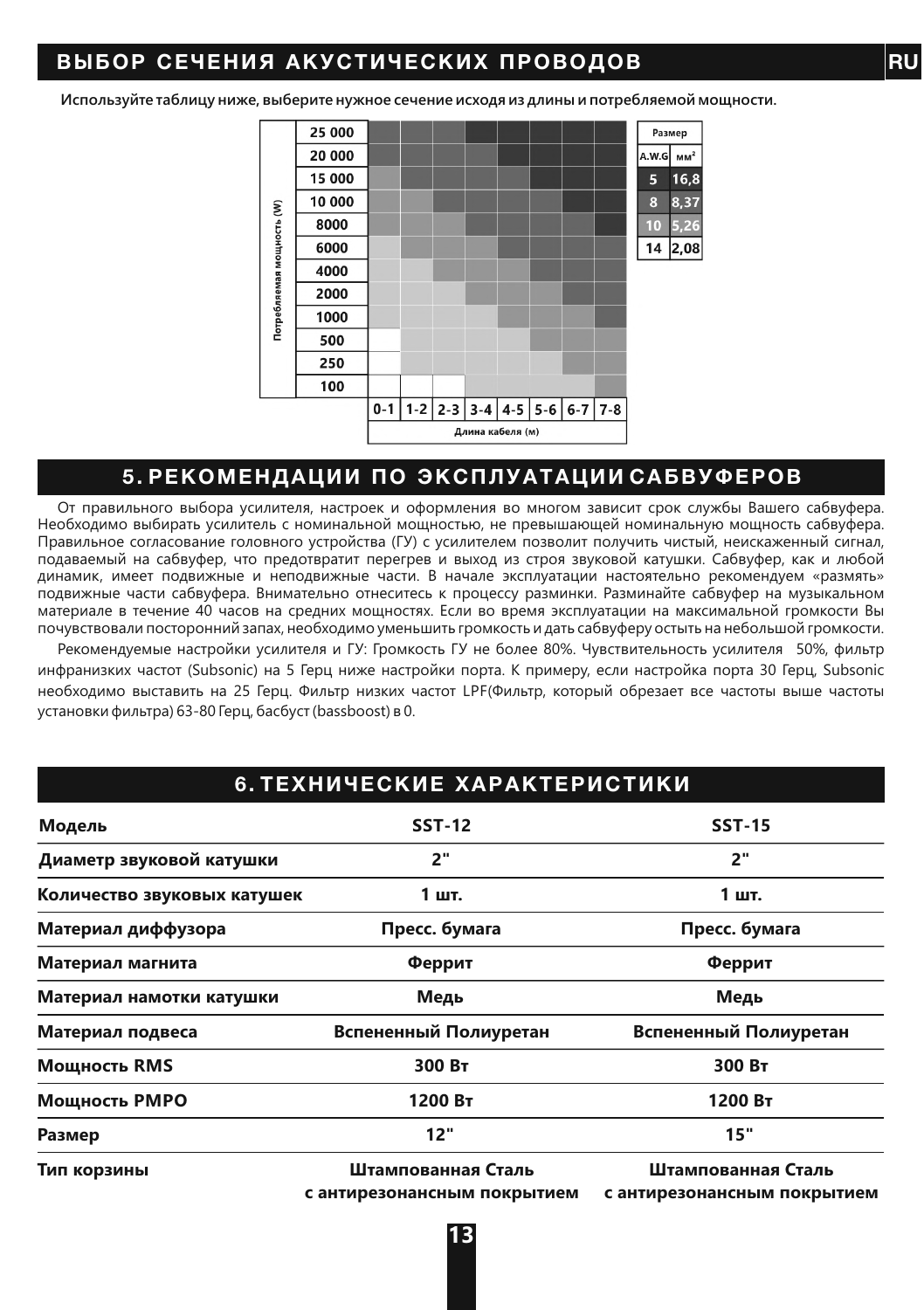| ПАРАМЕТРЫ ТИЛЯ-СМОЛЛА |               |                  | <b>RU</b> |
|-----------------------|---------------|------------------|-----------|
| Параметры             | <b>SST-12</b> | <b>SST-15</b>    |           |
| Xmax (MM)             | 14            | 14               |           |
| Импеданс              | 4 Ом          | 4 O <sub>M</sub> |           |
| Re Ω                  | 2.8           | 2.8              |           |
| <b>Fs</b> (Гц)        | 37.4          | 32.6             |           |
| Vas $($ Л $)$         | 47.62         | 111.88           |           |
| Qts                   | 0.512         | 0.708            |           |
| Spl (дБ/2,83 Вт/м)    | 89            | 89               |           |
| BL.                   | 13.43         | 12.83            |           |

**Указанная чувствительность прямо не связана со звуковым давлением, создаваемым в салоне автомобиля, и поэтому не должна использоваться как единственный показатель для сравнения с другими сабвуферами.**

## **7. РАЗМЕРЫ**

## **SST-12**

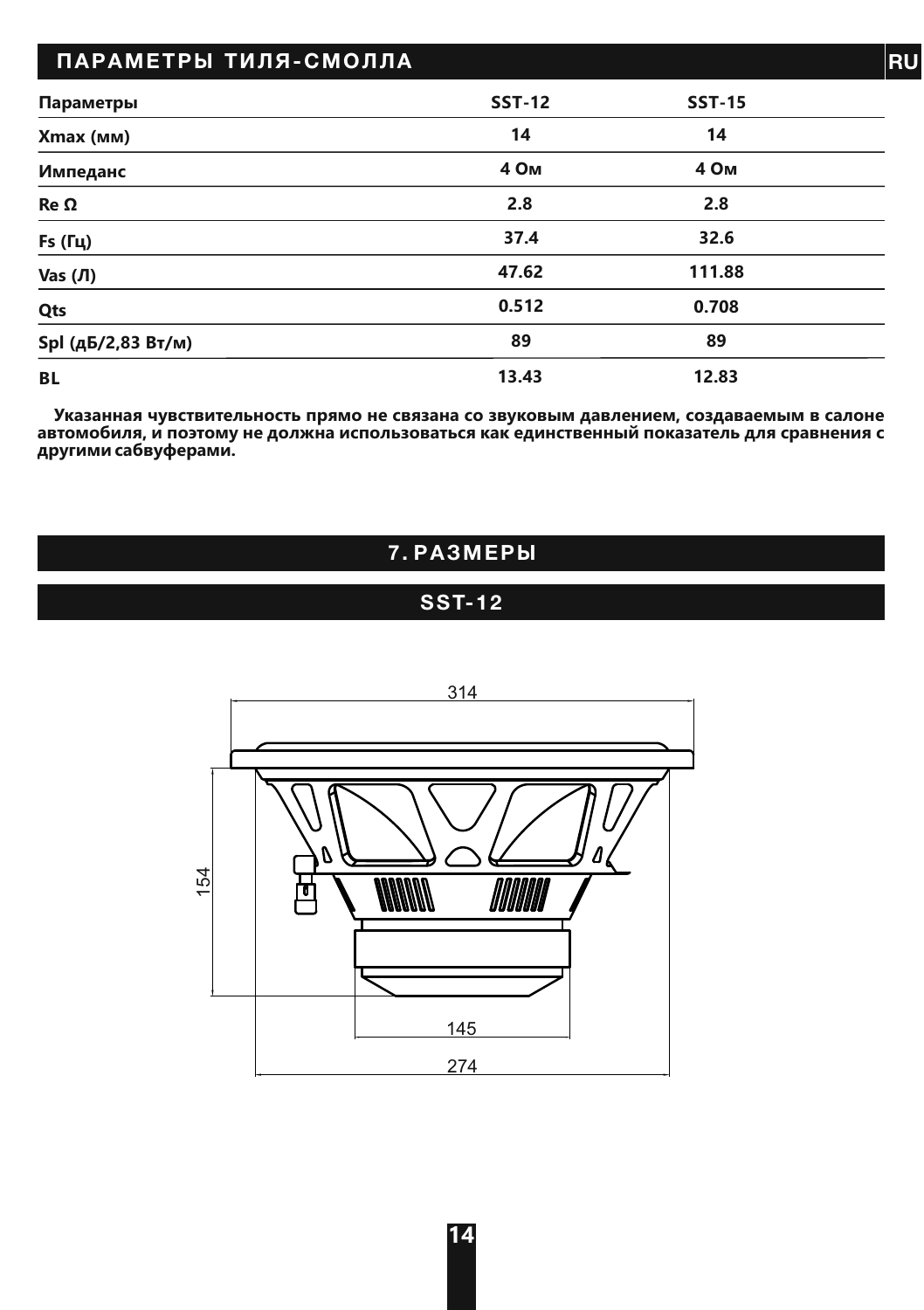#### **SST-15**





#### **8. КОМПЛЕКТАЦИЯ**

1. Сабвуфер - 1 шт.

2. Руководство пользователя - 1 шт.

3. Гарантийный талон - 1 шт.

#### **9. ИНФОРМАЦИЯ ПО ГАРАНТИЙНОМУ И СЕРВИСНОМУ ОБСЛУЖИВАНИЮ ПРОДУКТОВ AVATAR**

Для обеспечения правильной эксплуатации оборудования внимательно прочитайте данное руководство перед использованием. Особенно важно, чтобы Вы соблюдали все меры предосторожности, указанные в данном руководстве. Пожалуйста, сохраните руководство в надежном и доступном месте.

Для каждого продукта Avatar гарантируется отсутствие дефектов материалов и изготовления при нормальном использовании и обслуживании. Гарантия действительна с даты покупки, при наличии чека. Гарантия не действует в следующих случаях:

∙ продукт поврежден в результате небрежного обращения, и/или неправильного использования, или любым другим причинам, не зависящим от материалов или производственных дефектов;

∙ продукт был изменен или подделан посторонними людьми;

∙ его серийный номер был изменен или удален.

Пока продукт находится на гарантии, неисправные детали будут отремонтированы или заменены по усмотрению компании-изготовителя. Некачественный товар должен быть возвращен дилеру, у которого он был приобретен вместе с правильно заполненным гарантийным сертификатом, в полной комплектации включая заводскую упаковку. Если товар уже не на гарантии, он будет отремонтирован за счет покупателя.

Avatar не несет никакой ответственности за повреждения вследствие транспортировки. Avatar не несет ответственность за издержки или упущенную выгоду в связи с невозможностью использования продукта, другие случайные или косвенные расходы, затраты или ущерб, понесенные заказчиком. Гарантии имеют силу согласно действующего законодательства. Для получения дополнительной информации посетите сайт Avatar.

Производитель оставляет за собой право вносить изменения в конструкцию и спецификацию изделия без предварительного уведомления.

#### **10. ИНФОРМАЦИЯ ОБ УТИЛИЗАЦИИ ЭЛЕКТРОННОГО И ЭЛЕКТРИЧЕСКОГО ОБОРУДОВАНИЯ (ДЛЯ ЕВРОПЕЙСКИХ СТРАН, В КОТОРЫХ ОРГАНИЗОВАН РАЗДЕЛЬНЫЙ СБОР ОТХОДОВ)**

Продукты с маркировкой "перечеркнутый крест-накрест мусорный контейнер на колесах" не допускается выбрасывать вместе с обычными бытовыми отходами. Эти электрические и электронные продукты должны быть утилизированы в специальных приемных пунктах, оснащенных средствами повторной переработки таких продуктов и компонентов. Для получения информации о местоположении ближайшего приемного пункта утилизации/переработки отходов и правилах доставки отходов в этот пункт, пожалуйста, обратитесь в местное муниципальное управление. Повторная переработка и правильная утилизация отходов способствуют защите окружающей среды и предотвращают вредные воздействия на здоровье.



**RU**